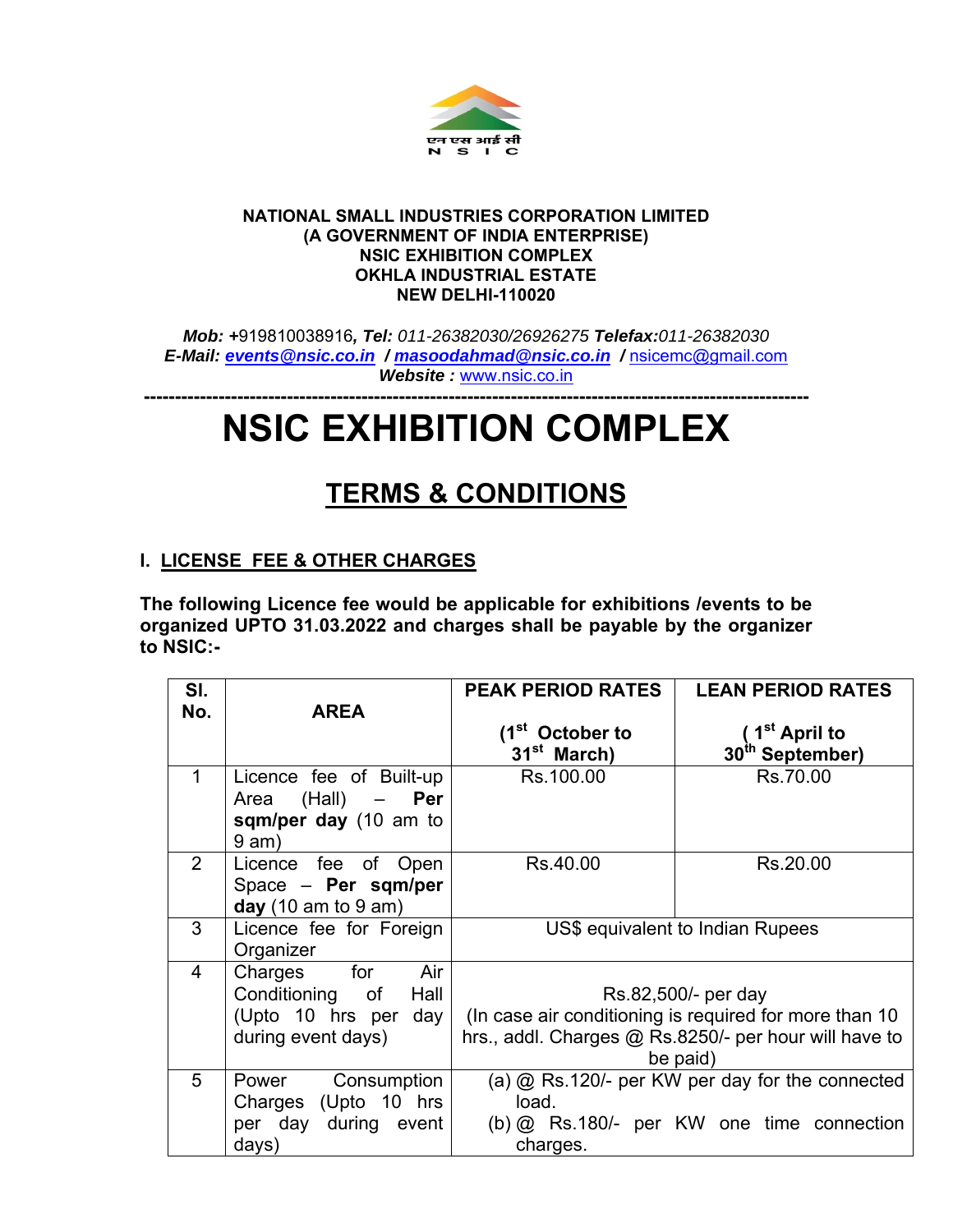|                                            |                                                                                                  | (c) 5% contingencies charges (a&b).                                                                                                                  |
|--------------------------------------------|--------------------------------------------------------------------------------------------------|------------------------------------------------------------------------------------------------------------------------------------------------------|
|                                            |                                                                                                  | In case air conditioning is required for more than 10<br>hrs., addl. Charges @ per hour will have to be paid<br>on proportionate basis of (a) above. |
|                                            |                                                                                                  | The Organizer undertakes not to draw electric power<br>in excess of the requirement projected to NSIC and<br>released by NSIC for the purpose.       |
| 6                                          | Water Charges for only<br>toilet use (during event<br>days)                                      | Rs.5000/- per day                                                                                                                                    |
| $\overline{7}$                             | One hoarding each at<br>Entry & Exit Gate during<br>event days (Gate No.3 &<br>$\left( 4\right)$ | Rs.20,000/-                                                                                                                                          |
| 8                                          | Parking                                                                                          | On complimentary basis within NSIC Exhibition                                                                                                        |
|                                            |                                                                                                  | Complex                                                                                                                                              |
| GST extra as applicable on SI. No. 1 to 7. |                                                                                                  |                                                                                                                                                      |

The license fee will be charged according to the total open/covered area and it will include general / street lighting facilities in NSIC Complex only.

#### **II. Security Deposit**

The 'organizer' shall deposit Demand Draft drawn in favour of National Small Industries Corporation Limited equivalent to 10% of total licence fee towards interest free security deposit.

The security deposit shall be refunded to the organizer after the completion of license period as mentioned in clause I, after the adjustment of all the dues towards damages, if any, and any other amount payable by the organizer to NSIC.

The damages caused to NSIC's premises during the currency of the license and infrastructure, if any, shall be jointly inspected by the representatives of the NSIC and 'organizer' to see the extent of damages and assess the cost of restoration. The damages so assessed shall be restored by the organisor or such cost shall be adjusted from the security deposit by the organizer with the NSIC.

#### **III. COMPLIMENTARY DAYS FOR FABRICATION / DISMANTLING**

**The complimentary days for construction / dismantling the temporary structure before / after the event shall be given to organizer at the following grounds:-** 

| Duration of the    | Area                              | For                 | For                |
|--------------------|-----------------------------------|---------------------|--------------------|
| <b>Events</b>      |                                   | <b>Construction</b> | <b>Dismantling</b> |
| <b>Upto 2 Days</b> | Upto 5000 sq. mtrs.               | Nil                 | Nil                |
| --do--             | 5001 sq. mtrs. to 10000 sq. mtrs. | 1 day               | dav                |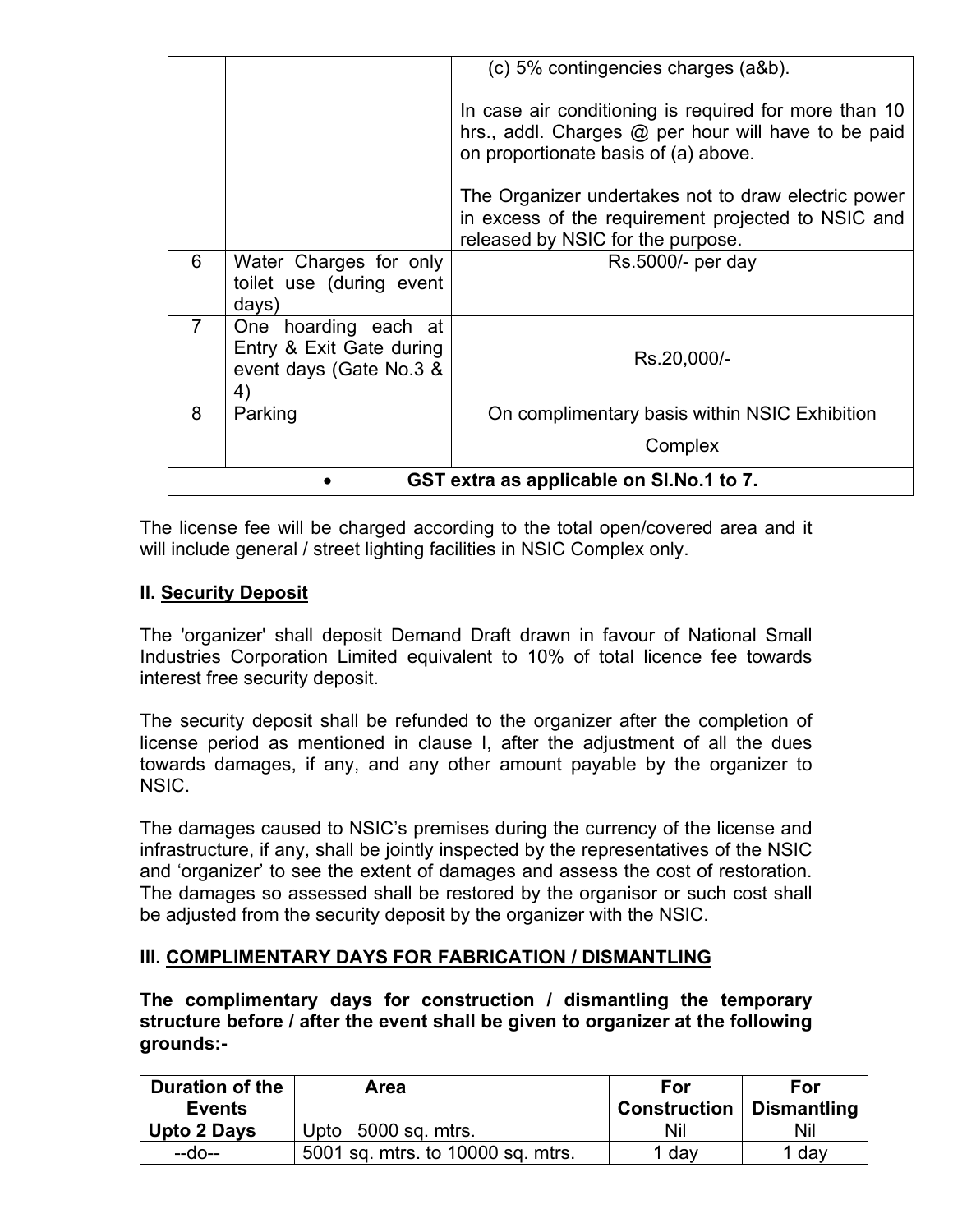| 10001 sq. mtrs. and above<br>$-do-$ |                                   | 2 days | 1 day  |
|-------------------------------------|-----------------------------------|--------|--------|
| 3 days and                          | Upto 5000 sq.mtrs.                | 1 day  | 1 day  |
| above.                              |                                   |        |        |
| $-do-$                              | 5001 sq. mtrs. to 7000 sq. mtrs.  | 2 days | 1 day  |
| $-do-$                              | 7001 sq. mtrs. to 10000 sq. mtrs. | 3 days | 2 days |
| $-do-$                              | 10001 sq. mtrs to 12000 sq. mtrs. | 4 days | 2 days |
| $-do-$                              | 12001 sq. mtrs. to 15000 sq. mtr. | 5 days | 2 days |
| $-do-$                              | 15001 sq. mtrs. and above         | 5 days | 3 days |

**In case any organizer requires extra days other than complimentary days for construction/dismantling purposes, License fee @ 50% shall be charged upto 4 extra days. 100% Licence fee shall be charged in case the organizer requires more than 4 extra days for construction/dismantling purposes.** 

#### **IV. Payment Schedule**

NSIC shall confirm space booking to the "organizer' on receipt of 25% Licence Fee as booking amount from the 'organizer' with a written commitment to make payment as per the schedule of payment as mentioned in clause V of this agreement.

#### IV.1 **The organizer shall make the payments to NSIC in the following manner:-**

- (i) 25% as Booking amount at the time of booking of space (along with prescribed application for space booking duly filled in and signed by the 'organizer' or its authorized representative).
- (ii) 25% payment before six months of the event
- (iii) 25% payment before three months of the event
- (iv) 25% remaining payment before one month of the event

In the event of any failure of honoring this payment schedule, NSIC shall have the discretion to cancel the reservation and allot hall/space and open area to any other fair organizer(s) requiring space during that period, including forfeiture of the amounts paid/ deposited by the 'organizer' with NSIC.

- IV.2 The payment shall be made by the 'Organizer' to the NSIC through Demand Draft / Pay order only, payable in favour of The National Small Industries Corporation Ltd., New Delhi.
- IV.3 NSIC shall hand over the possession of Hall/space and open area only after receiving full payment from the 'organizer'.
- IV. 4 In case extra space is occupied by the organizer based on actual measurement, the final invoice for the payment shall be raised and payment due if any, by the organizer, should be remitted during event days.

 If the 'organizer' does not clear the dues, the exhibition materials shall not be allowed to be taken out of NSIC premises till the 'organizer' clears all the dues. If there is delay in removing the exhibits by the 'organizer' on account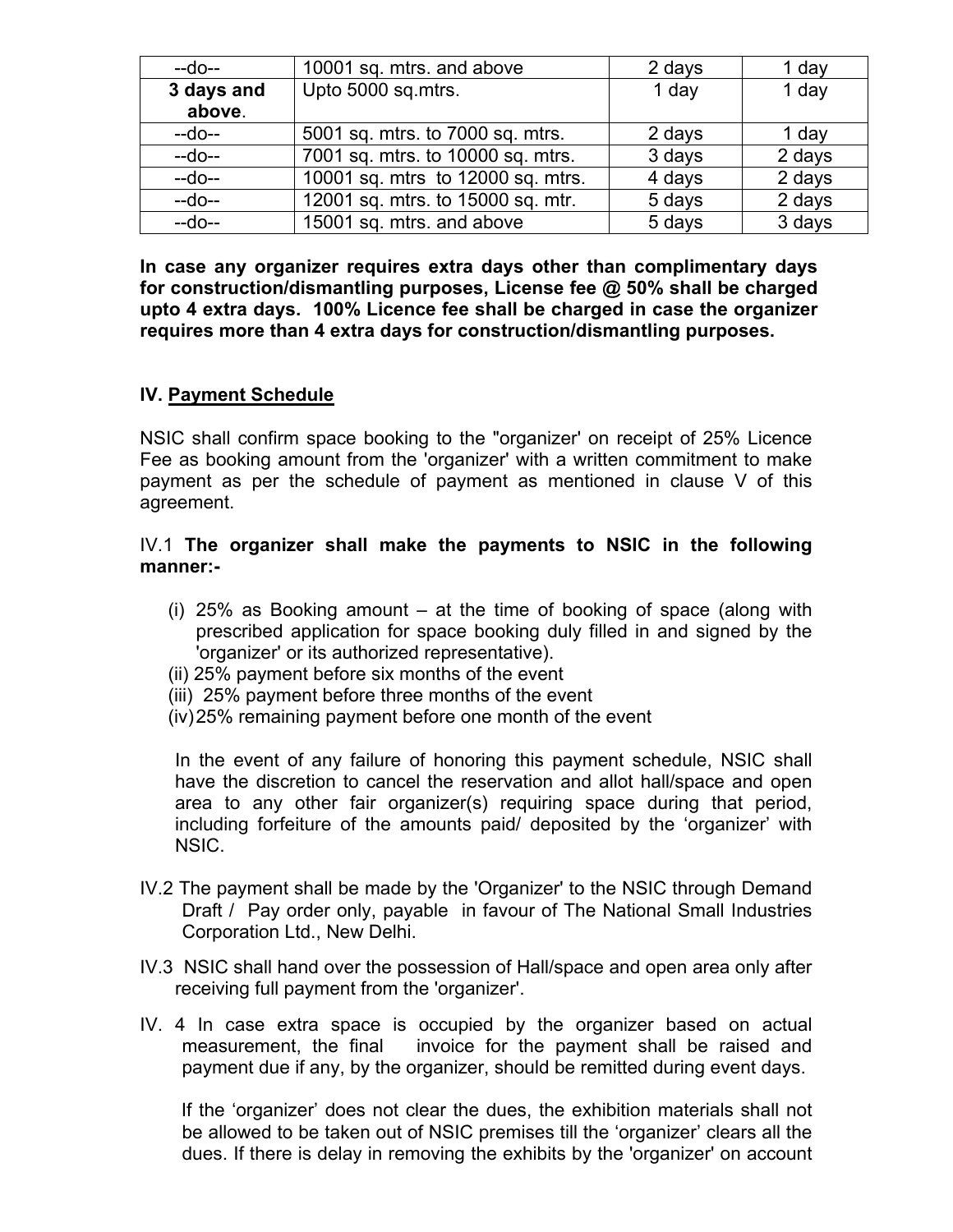of not clearing the dues by the 'organizer' the 'organizer' shall be liable to pay penalty as mentioned in Clause IX for such delay.

IV.5 The 'organizer' shall be liable to make payment to the NSIC before the close of event for utilization of any other additional facilities / services during the currency of the exhibition which is not covered in original plan/programme.

#### **V. Cancellation of exhibition and Surrender of Space:**

**The organizer is permitted to surrender the space booked by them in the event of cancellation of exhibition subject to payment of penalty as stipulated hereunder:-** 

| SI.<br>No.   | No. of days before the<br>actual period of<br>occupancy of space | Payment of Penalty @ %age of the<br>amount of license fee as per payment<br>schedule, received from the date of<br>request for cancellation |
|--------------|------------------------------------------------------------------|---------------------------------------------------------------------------------------------------------------------------------------------|
| 1            | More than one year                                               | 5%                                                                                                                                          |
| $\mathbf{2}$ | $271 - 365$ days                                                 | 10%                                                                                                                                         |
| 3            | $181 - 270$ days                                                 | 25%                                                                                                                                         |
| 4            | $91 - 180$ days                                                  | 40%                                                                                                                                         |
| 5            | $31 - 90$ days                                                   | 50%                                                                                                                                         |
| 6            | $0 - 30$ days                                                    | 100%                                                                                                                                        |

#### **VI. Postponement /Re-Scheduling of the Exhibition/Events**

- VI.1 The postponement of the exhibition/event shall be permitted only once.
- VI.2 In case re-scheduling of the event has already been done, the organizer shall not be entitled for any refund due to cancellation of the event.

# **VII. Photography**

The NSIC reserves the right to photograph/video filming of any exhibition/event.

# **VIII. PENALTY**

In case, the Organizer continue to occupy the said premises without written permission of the NSIC and fails to vacate the exhibition area/licensed space on the stipulated date, the 'organizer' shall be liable for following penalties:-

- (a) In case, the Organizer does not remove the material and handover the vacant space to NSIC within the license period as mentioned in Clause I above, the organizer's infrastructure including display aids and material used for hangers if any shall be removed by NSIC at the cost & risk of the organizer and stored in the premises of NSIC for which removal & storage charges shall be paid by the organizer before same are released on "As is Where is Basis" without any liability whatsoever on the part of NSIC.
- (b) In case the organizer does not approach NSIC for release of their infrastructure including display aids and materials used for hangers within 30 days of the license period, The appropriate action will be initiated by NSIC in terms of agreement..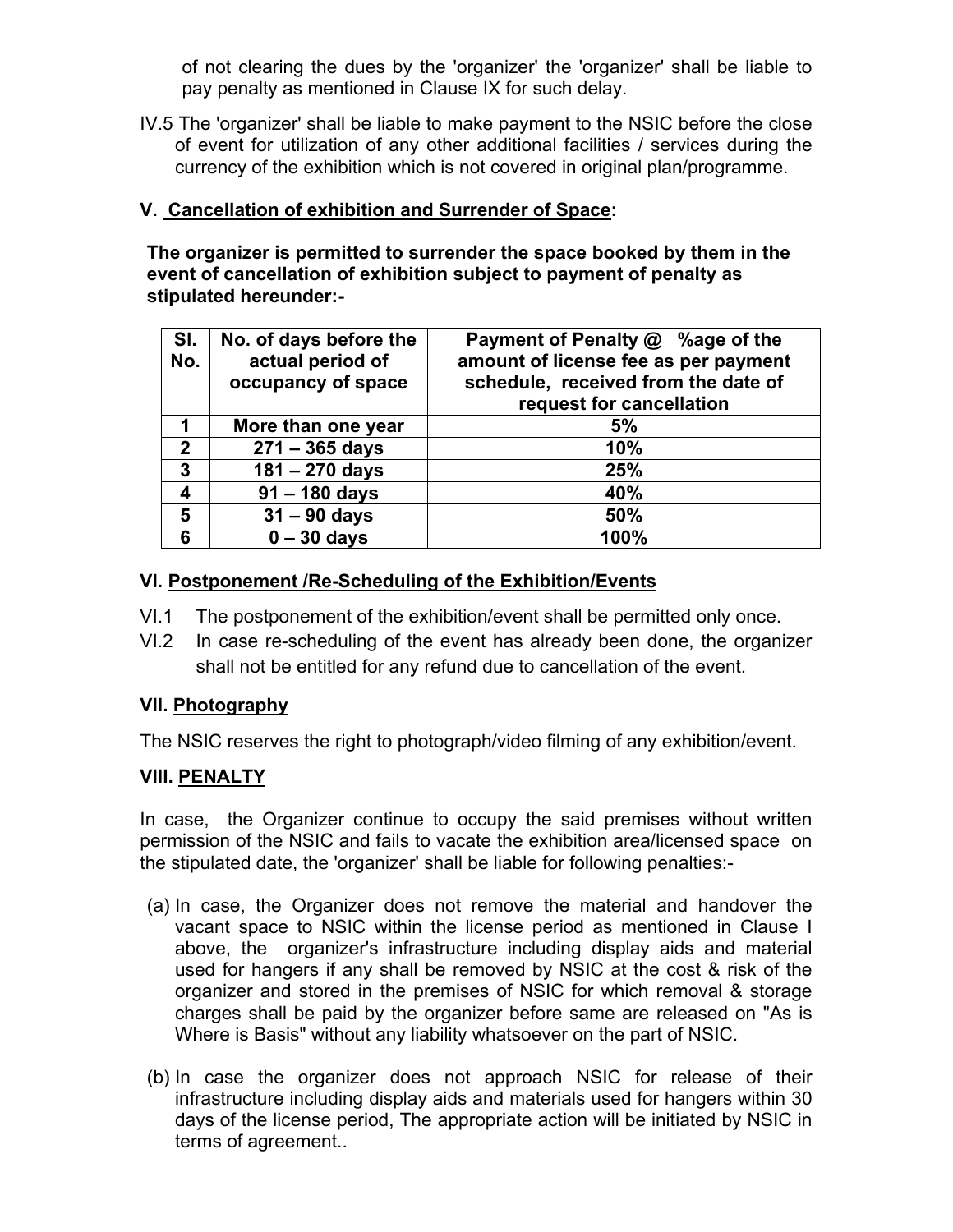# **IX. SECURITY**

The 'organizer' shall solely be responsible for the security of their stalls/exhibits and overall security of the exhibition site including products on display, showcase/material etc. They shall make necessary security arrangements through reputed and renowned Security Agencies only.

#### **X. SERVICE AGENCIES**

The 'organizer' shall get the work of cargo handling, construction of stands, decoration, and furniture and catering executed by the reputed and renowned agencies only.

#### **XI. INSURANCE**

The 'organizer' at all times at his/its own cost during licence period shall obtain valid and adequate insurance cover against theft, damage to property, personal injury, third party losses, fire, accident, natural calamities, acts of God including the damages if any caused to NSIC and its property and such other risks normally insured by exhibitors / or as the organizer require insurance coverage in connection inter- alia 'organizer's property and its activities during the exhibition period/license period (including the moving in and moving out period) and submit to NSIC prior to the event. The copy of the insurance cover note must be submitted to NSIC prior to the event.

#### **XII. LAYOUT PLANS, CONSTRUCTION / DECORATION AND DISPLAY ARRANGMENTS**

Architectural layout plans and construction of stalls etc. by the 'organizer' for the exhibition shall confirm the following guidelines:-

- 1. The organizer shall get the layout plan approved by NSIC before carrying out any construction work at exhibition area.
- 2. The Exhibitors/Organizer must plan an event in NSIC Complex keeping in view the public safety, free access to public facilities, convenience and safety to NSIC property.
- 3. The 'organizer' and their designers must inspect the licensed space / open area and make note of salient features like locations of columns, fire safety equipments, main electricity distribution board, arrangement for water supply / disposal arrangement, service doors and approach to toilets etc. The layout plan of the exhibition must clearly show all such features.
- 4. The 'organizer' while preparing the layout plan of exhibition shall consider the guidelines mentioned hereunder:-
	- (i) There shall be clear access to main electrical distribution boards and fire safety equipment for easy operation.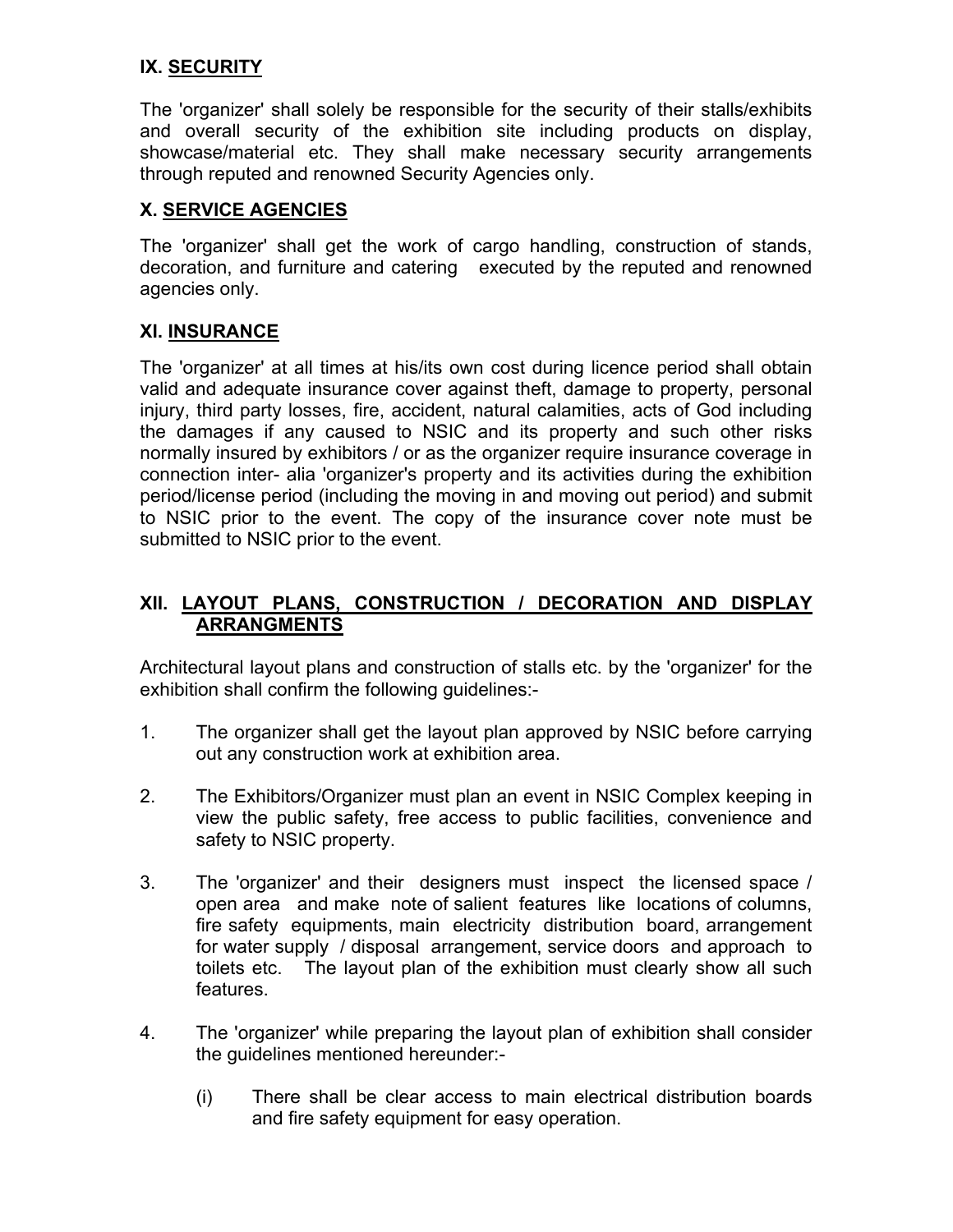- (ii) Minimum 3.0 mtr wide passages are to be provided and it shall ensure that passages are kept free of any display aids/ exhibits.
- (iii) Stand construction **shall** be independent of the walls, columns and roof of the halls/exhibition center.
- 5. The 'organizer' shall take prior written permission from N.S.I.C. for displaying banners and buntings hoardings etc. at N.S.I.C. Complex at least 15 days before the event.

The 'organizer' can put up their Buntings/Boards on existing poles within NSIC Exhibition Complex by carefully removing and keeping NSIC Buntings in their safe custody and place NSIC buntings on poles after the Event is over before handing over the possession to NSIC. The 'organizer' must ensure that no damage is done to the Buntings/Boards of NSIC.

Light weight buntings can be hung inside hall with high ceiling and from the existing hanging arrangements. No hanging of the buntings, however be arranged from electronic conduits cables fixtures. In case the organizer intends to provide specific hanging arrangement, the same should have the prior approval of the Event Management Cell of NSIC.

- 6. The organizer shall ensure that the host / hostess and presenters, engaged to promote different products and services on behalf of exhibitors, be decently attired keeping in view the law of the land and cultural ethos.
- 7. The sound decibel shall be regulated by the 'organizer' in the interest of all other users and visitors. To avoid nuisance / disturbance, sound level shall not be allowed to exceed **7 decibels** due to use of any sound & music system.

#### **XIII. TERMS & CONDITIONS FOR ORGANISING EXHIBITIONS**

- 1. The 'organizer' shall not take out any material from the N.S.I.C. Exhibition Complex without obtaining written clearance for which NSIC authorities shall issue "OUT PASS".
- 2. A team of NSIC officers shall visit the site of the exhibition and if any violation of the guidelines is noticed, compensatory payment shall be imposed on the 'organizer' and the contravening booths/structures shall be dismantled at the cost and risk of the 'organizer'. In the event of violation of these rules, NSIC shall have the right to close down the pavilion keeping in view the safety of the public and no refund of licence fee and other deposit shall be allowed.
- 3. The 'organizer' can use the NSIC Logo in publicity material of the said event as ground support with prior written permission of NSIC. For this, 'organizer' shall submit proposal well in advance along with publicity material / text. The NSIC shall have a liberty to allow or disallow the proposal.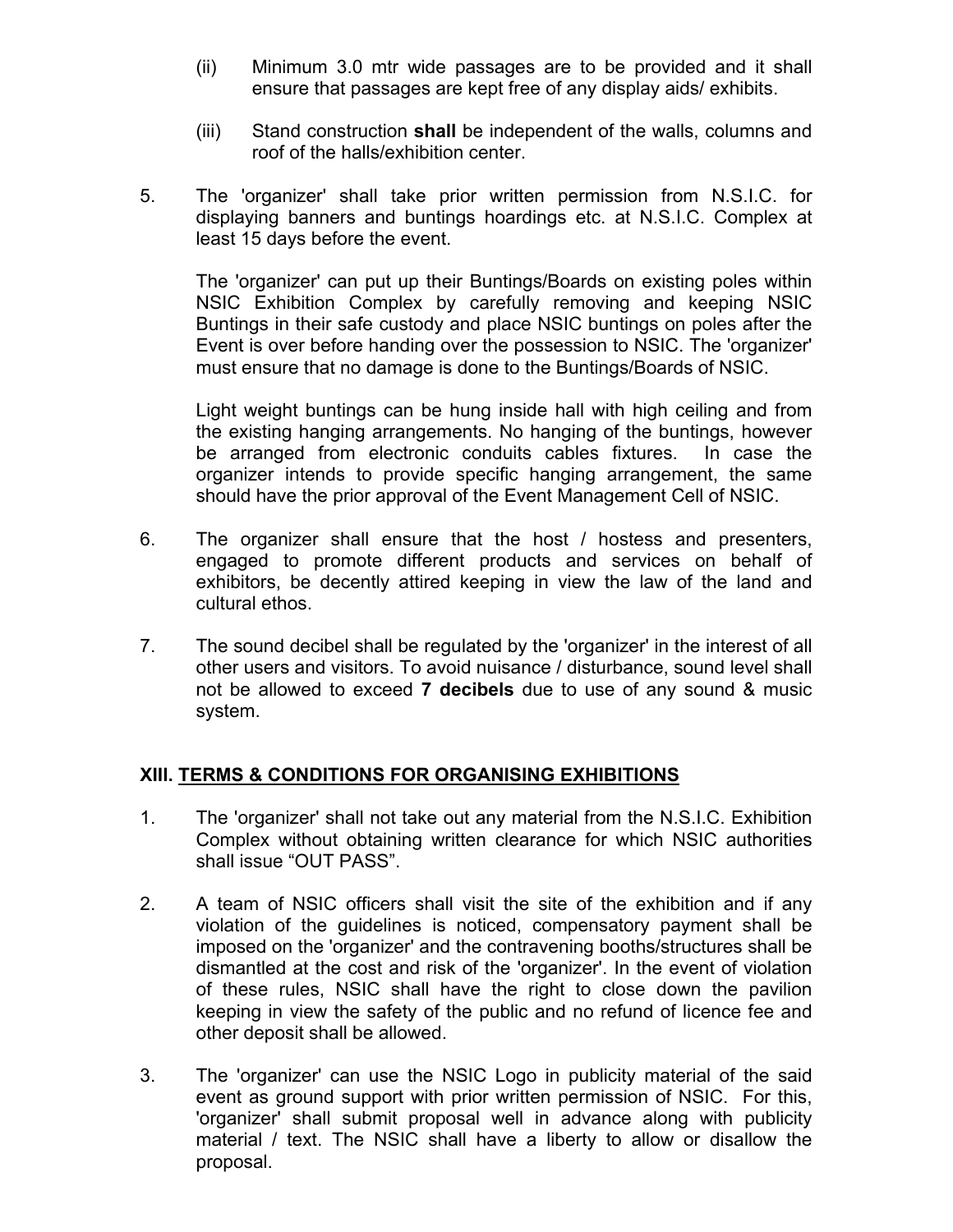4. The Organizer shall ensure removal of all abandoned material /trash from the Exhibition Center/licensed premises and dispose off the same outside NSIC Complex at his/its own cost after close of the fair/event. If the organizer fails to remove the abandoned material / trash from the licensed premises, appropriate action will be initiated by NSIC in terms of the agreement.

The area should be handed over by the Organizer to NSIC after completing the repair work, if any, due to digging of ground for installation of Hangers / Barricading etc. failing which the expenditure incurred by NSIC towards repair of the ground shall be deducted from the Refundable Security Deposit.

- 5. If the exhibition involves foreign companies displaying their products and services, the 'organizer' shall ensure that the Custom Department is informed well in advance and necessary formalities are completed before exhibits are disposed off in Indian market. The 'organizer' shall squarely be responsible for any violation of the applicable laws and penalty imposed, if any. The organizer shall keep NSIC indemnified against any liability in this regard.
- 6. If the exhibition involves across-the counter-sales, the 'organizer' shall ensure that the Sales Tax Department is informed in advance and all the payable tax is deposited by the 'organizer'. The 'organizer' shall be solely responsible for any violation of the applicable laws and he shall keep NSIC indemnified against any liability in this regard.
- 7. The Licensed Premises are public premises as defined in the Public Premises (Eviction of Unauthorized Occupants) Act, 1971 and the rules framed there under which are now in force or which may hereafter come into force shall be applicable for all matters provided in the said Act.
- 8. In case of violation by the 'organizer' of any terms & conditions specified above or specified by any other Law Enforcing Agency, NSIC reserves the right to close the stand /stall/pavilion and /or levy a fine as decided by the Committee of NSIC officers or any other law enforcing agency and / or get the construction removed at the risk and cost of the Organizer /exhibitor. No claim of refund or compensation shall be entertained in such cases by NSIC.
- 9. The 'organizer' shall indemnify NSIC from any claims from their exhibitors, contractors, service providers, visitors /others arising out of any account / reason whatsoever.
- 10. For the purpose of the Agreement, Force Majure means Acts of God, wars or similar action affecting India Civil Commotions or general strike (excluding by its own employees) lying beyond the reasonable control of the affected Party.

# **XIV. DISPLAY OF HOARDING/KIOSKS AS PER ADVERTISEMENT POLICY:**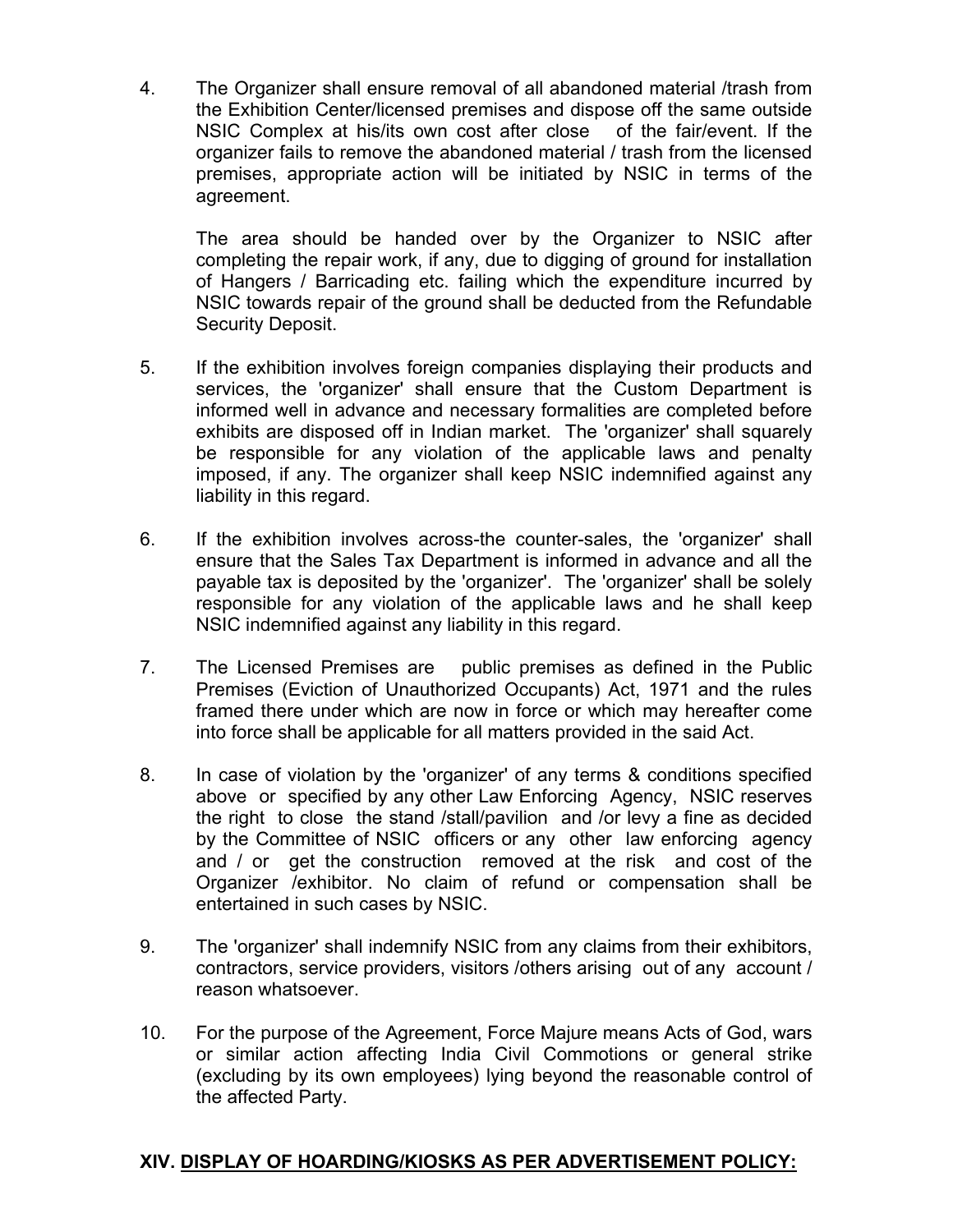The organizer who intends to put up any hoarding / kiosks in connection with their exhibition/event to be organized in NSIC Exhibition Complex should obtain prior approval for putting up of hoarding/kiosks from MCD and submit the copy of the approval to NSIC before commencement of the exhibition/event.

In case of any violation of the MCD guidelines in this respect, the concerned organizer shall be solely responsible for payment of any damages to MCD or any action whatsoever taken by MCD as per the provisions of the relevant Act / Guidelines and shall keep NSIC indemnified against any liability in this regard.

#### **XV. PUBLIC SAFETY / MISCELLANEOUS**

The following safeguards shall be complied with by the 'organizer' in order to ensure safety while organizing the exhibition/event:-

- 1. Cooking shall not be allowed inside the exhibition halls/licensed area.
- 2. Due care of hygiene and sanitation shall be maintained in and around exhibition halls by the 'organizer'.
- 3. Public safety is of paramount importance. The organizers shall ensure regulated inflow of visitors to the halls and ensure no untoward incident takes place. The organizers shall post trained personnel to manage visitors' movement properly.
- 4. Adequate first aid services /paramedical services shall be arranged by the 'organizer'.
- 5. The 'organizer' shall be responsible to ensure safety of workers inside NSIC Exhibition Complex/licensed area for which all precautionary steps shall be taken by the 'organizer'.
- 6. The organizers shall ensure that no exhibitor keeps any hazardous chemicals, gases, and fire arms in the stalls. No gas stove and other implements using live flame shall be permitted within the NSIC Exhibition Centre for the purpose of any demonstration by the 'organizer'.
- 7. The organizer shall keep required number of fire extinguishers and maintain fire-fighting instruments within exhibition site as per safety regulation at his/its own cost.
- 8. The 'organizer' shall use only fire retardant material for construction and decoration of booths. Use of fire hazard material like thatch, dry grass and other similar inflammable material is not permitted.
- 9. Sound engineering practice shall be employed by the 'organizer' for work of electrical wiring from the main switches to the lights and other fixtures.
- 10. The 'organizer' shall carry out all electrical wiring work only by licensed electrical contractors. Each stall shall have an adequate rated switch fuse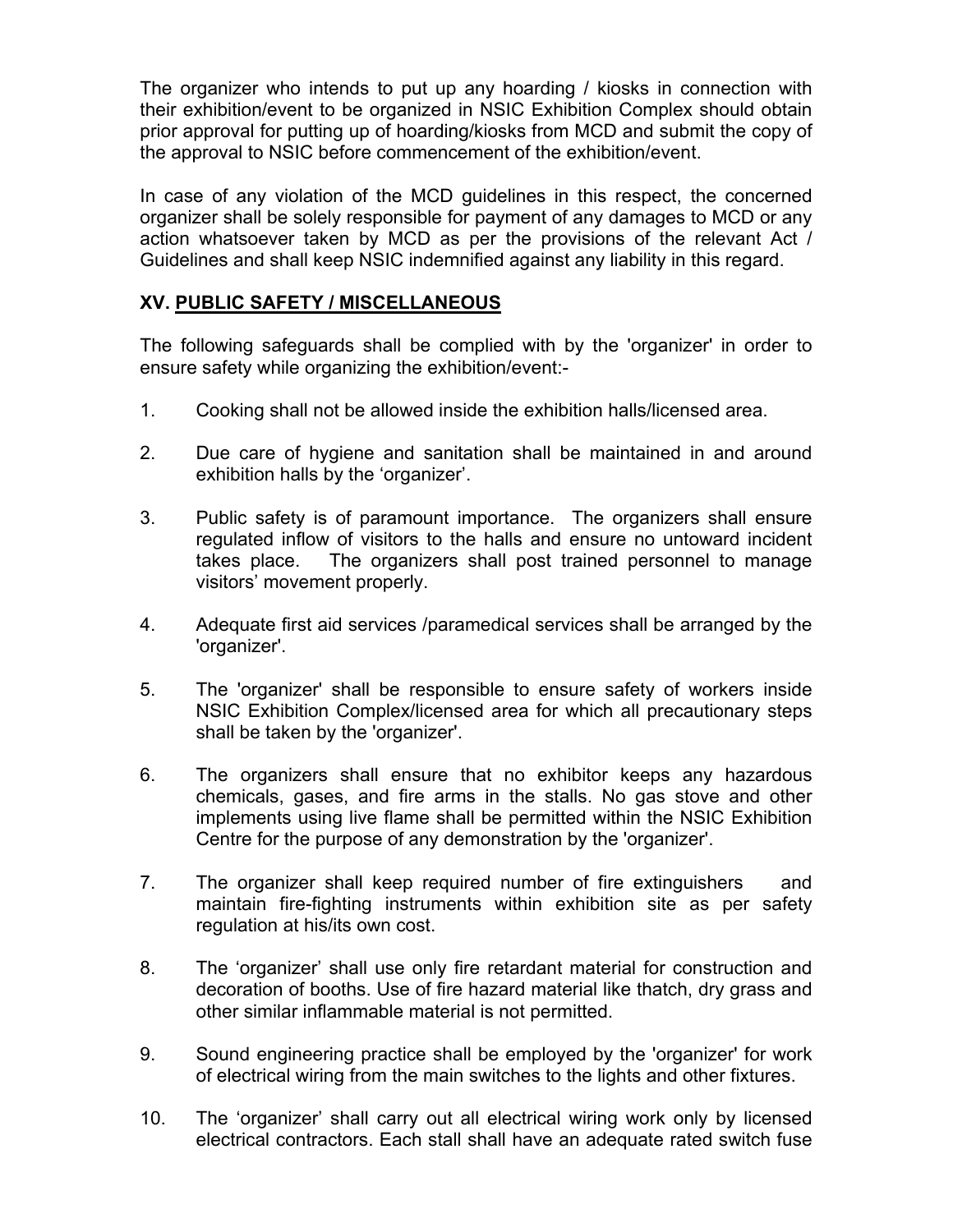unit, MCB or cut-out to enable isolation in case of any emergency / overloading.

- 11. Electrical wiring under the carpets is potential fire risk. Wherever these are unavoidable, the 'organizer' shall take adequate precaution by covering these wiring by wooden ramps. Wiring with joints shall not be provided under the carpet.
- 12. The electrical equipment installed by the organizer must be earthed as per Indian Electricity Rules 1956 amended up to date. Connection may be made to the nearest NSIC main earth lead.
- 13. The 'organizer' with the connected equipment must provide power factor improvement capacitor wherever motors of 5 hp or above are used.
- 14. Only spotlights are to be used by the 'organizer' for stall lighting. Halogen and other floodlights shall not to be used by the 'organizer'.
- 15. 3-Phase/1-Phase power requirement for display/operation of machines needs to be forwarded to Event Management Cell by the 'organizer' at least one month before start of the event.
- 16. The organizer shall be liable to restore or pay restoration charges, if any, on account of damage to NSIC property.

# **XVI. NSIC STALL**

During the exhibition / event, NSIC will have one stall measuring 12 sqm outside NSIC Exhibition Hall in a prime location to showcase its schemes for the benefits of MSME units.

# **XVII. DISPUTES**

- (a) If any dispute or difference arises between NSIC and the Organizer, which is not covered under the provisions of the Public Premises (Eviction of Unauthorized Occupants) Act, 1971 w.r.t. the construction, meaning and effect of these presents or any part thereof or any other matter under these presents like interpretation or termination of this agreement, the same shall be referred to the sole arbitration of the Chairman of the NSIC or such officer as he may appoint to be the Arbitrator. There would be no objection that the Arbitrator is an employee of the NSIC, that he had to deal with the matters to which this agreement relates or that in the course of his duties as an employee of the NSIC he has expressed his views on all or any of the matters in dispute or difference. The award of the Chairman or the officer so appointed by him shall be final and binding on the parties to this agreement.
- (b) In case, the arbitrator so appointed by the Chairman of the NSIC is transferred, dies, neglects, or refuses to act as on arbitrator or resigns or is otherwise unable to act for any reason whatsoever, it shall be lawful for the Chairman to appoint another arbitrator in place of such arbitrator in the manner as aforesaid. Such other person shall be entitled to proceed with